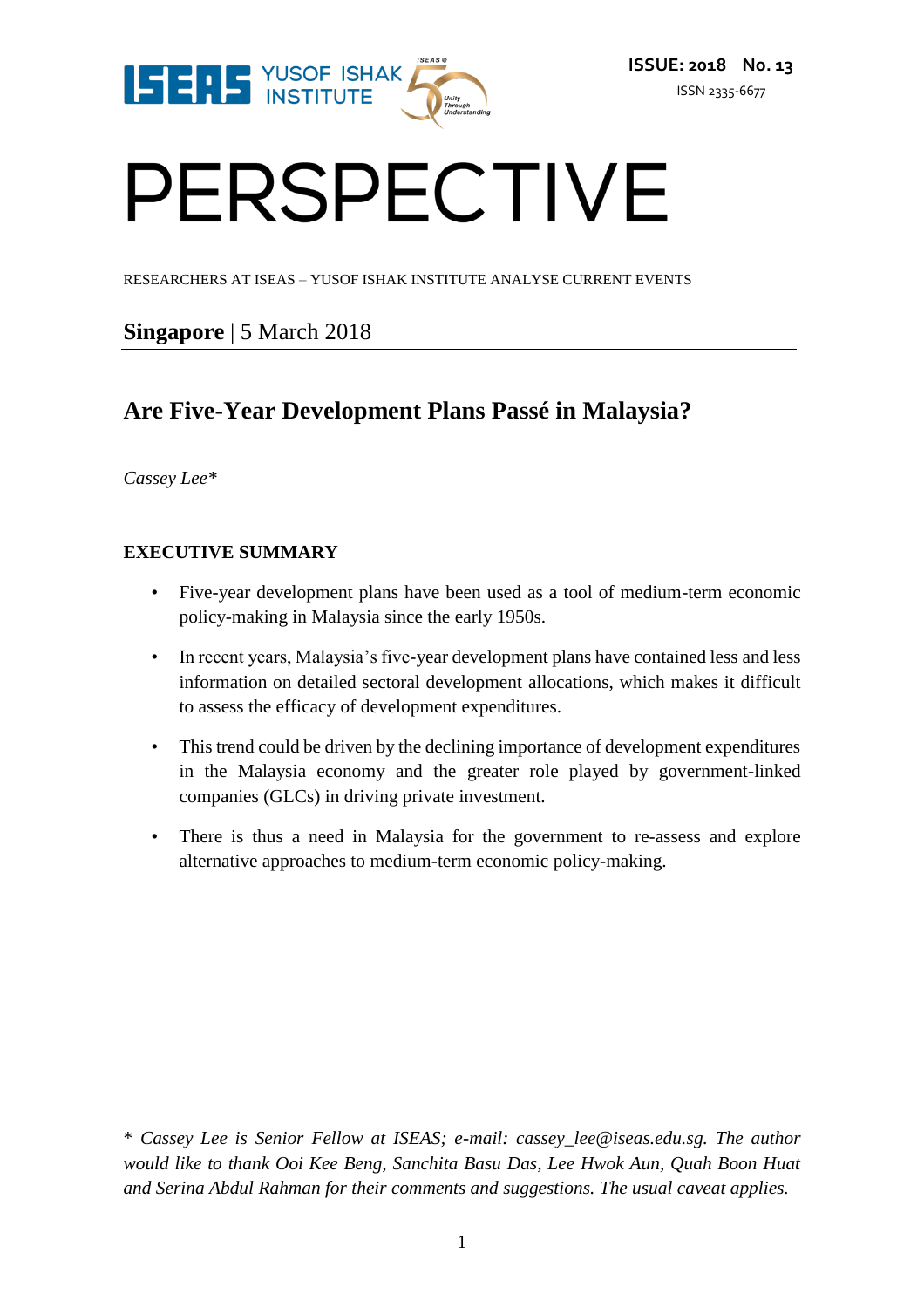

## **INTRODUCTION**

Since July 2017 bureaucrats in Malaysia's Economic Planning Unit have been busy preparing the mid-term review report assessing the progress achieved in country's latest five-year development plan, the *Eleventh Malaysia Plan 2016-2020* (11MP).<sup>1</sup> The five-year development plan is part of an unbroken tradition that dates back to colonial times. In total, fourteen five-year plans have been published since the early 1950s. Over the years, the orientations of these plans have evolved in response to changes in economic structure, policy goals, resource constraints and external shocks.

In more recent years, the structure and contents of five-year plans such as the *Tenth Malaysian Plan 2000-2015* (10MP) and the 11MP have been altered in significant ways. In particular, there is less emphasis on the presentation of detailed sectoral allocations for development expenditures. Instead, both the 10MP and 11MP were mainly concerned with proposing broad policy goals. In light of such changes, it is pertinent to ask whether the five-year development plan is still relevant as a tool for economic policy-making for Malaysia? This is not an unusual question to ask, given that many countries such as South Korea and India have already abandoned the use of five-year development plans.

This essay seeks to answer the question whether Malaysian policymakers should continue to draft five-year development plans in the future. We begin by discussing the basic nature of five-year development plans.

## **MALAYSIA'S FIVE-YEAR DEVELOPMENT PLANS**

A development plan is primarily a document crafted to help a government mobilize available economic resources to achieve specific socio-economic goals within a given time frame.<sup>2</sup> Unlike the annual budget plan or statement, which focuses primarily on short-term economic stabilization issues such as inflation and unemployment, a development plan covers a medium-term time frame of about four to six years.<sup>3</sup> As such, development plans often emphasize not only economic growth but structural as well as institutional change.

Malaysia's first development plan was the *Draft Development Plan* (DDP), a six-year plan covering the 1950-1955 period for Malaya (pre-independent Peninsular Malaysia). Subsequently, a total of 13 five-year development plans have been formulated and launched, with the latest being the *Eleventh Malaysia Plan 2016-2020* (11MP).<sup>4</sup> Many of these fiveyear plans adopted a structure that closely resembled the elements identified by the development economist Arthur Lewis in his classic book on development planning. In the book, Lewis (1966, p.13) provided a list of elements that are usually found in a typical development plan. These include the following:<sup>5</sup>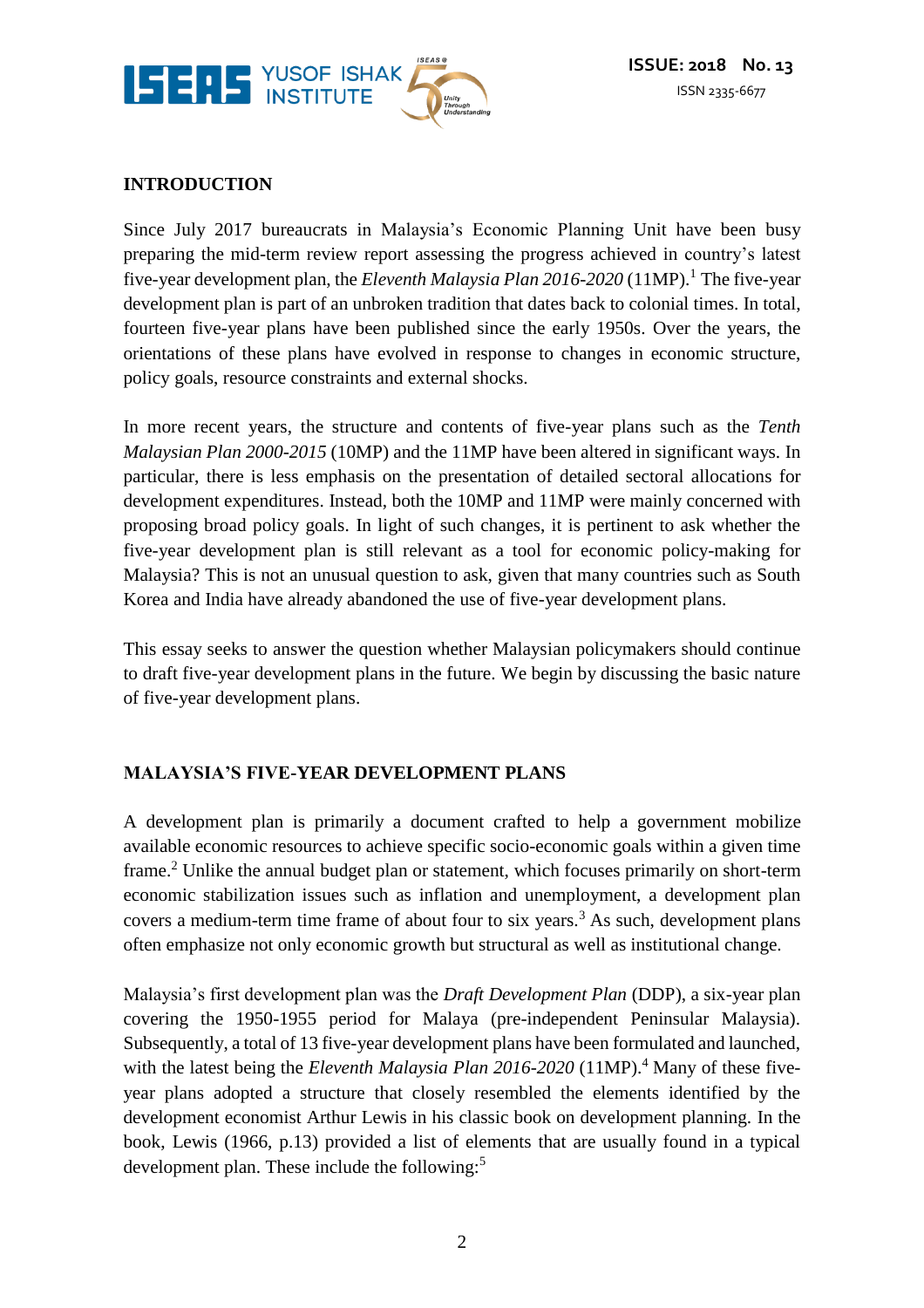

- (i) A survey of current economic conditions;
- (ii) A list of proposed public expenditures;
- (iii) A discussion of likely developments in the private sector;
- (iv) A macroeconomic projection of the economy; and
- (v) A review of government policies.

All the above elements were consistently present in most of Malaysia's five-year development plans. Thus far, all of the five-year development plan documents have featured chapters that are devoted to discussions on past and future macroeconomic performance (i and iv). The remaining elements (ii, iii and v) have traditionally been discussed in thematic chapters that are based on economic sectors e.g. agriculture, manufacturing, energy and health. However, there has been less detailed information on proposed public expenditure plans (item ii) in recent five-year plans.

Historically, at least up to the *Ninth Malaysia Plan 2006-2010* (9MP), detailed allocations for development expenditures for each sector were presented. This practice was discontinued in the *Tenth Malaysia Plan 2011-2015* (10MP), where figures for the development allocation were only presented for four broad categories, namely, general administration (5%), security (10%), social (30%) and economic (55%). The *Eleventh Malaysia Plan 2016-2020* (11MP) contained even less information on the allocations for development expenditures. No figures for development allocation were presented in the 11MP document though the government did separately announce the total allocation for development expenditure for the five-year plan (RM260 billion).

This trend of decreasing information on development allocations in successive five-year plans since the 10MP has puzzled many observers and dismayed some. Do such changes imply that five-year development plans are no longer relevant and useful? Has the Malaysian economy changed over the years in such a way that development expenditures are no longer as important as they used to be? Has the modus operandi of development expenditures changed in recent years to such an extent that the emphasis has shifted to annual economic stabilization? The following sections reflect on these questions.

#### **DEVELOPMENT EXPENDITURES IN FIVE-YEAR PLANS**

Development expenditures in Malaysia are clearly less important today compared to the 1980s and 1990s. This can be seen from the size of development allocations in the various five-year plans in relation to the size of the Malaysia economy. Development expenditure as a percentage of GDP (**Table 1**) peaked at 22.6 percent during the Fourth Malaysia Plan 1981-1985. The comparable figure for the 11MP is less than four percent. This is also confirmed by figures on annual development expenditures as a percentage of GDP, which showed a drastic decline since 1981 (**Figure 1**).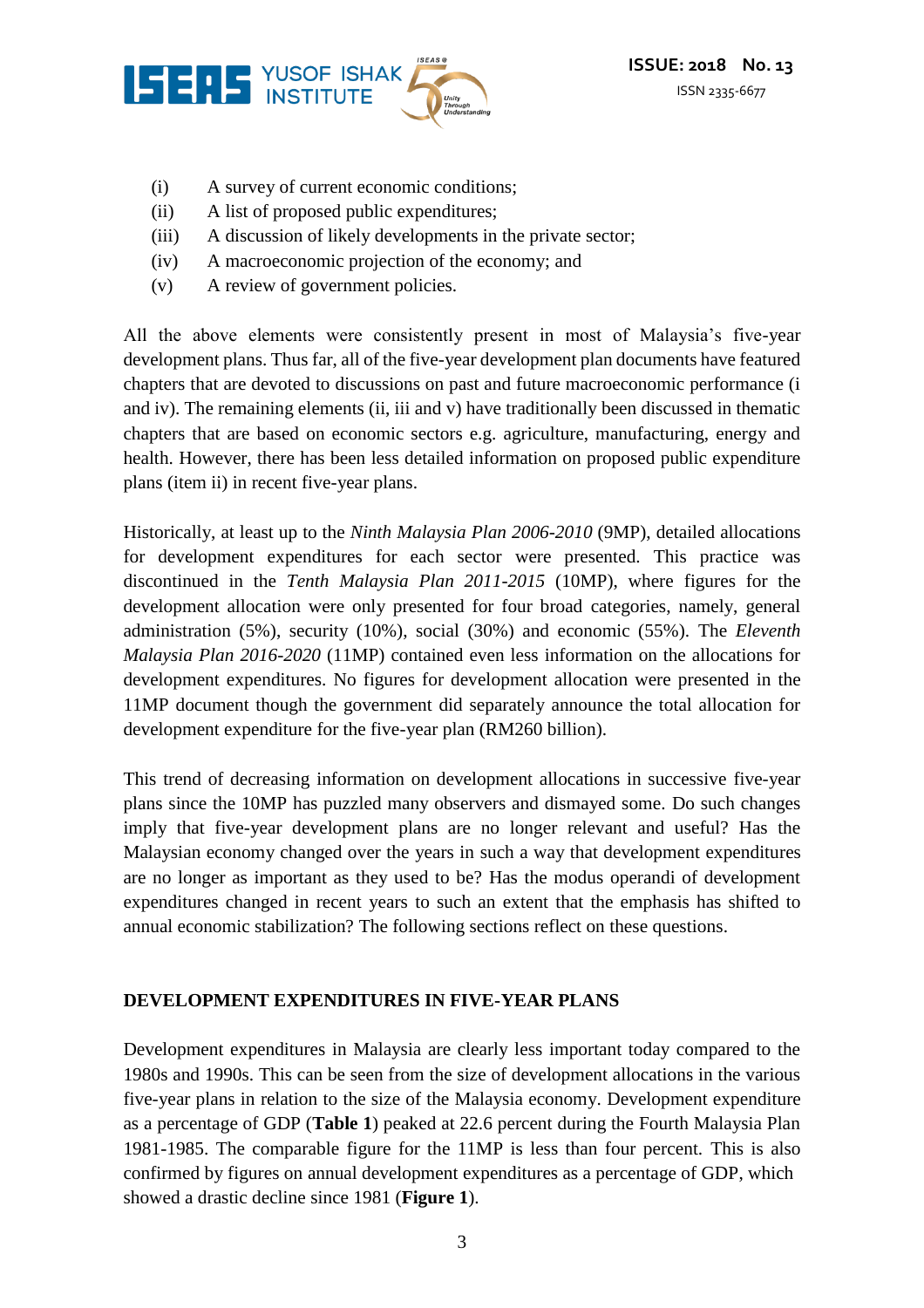



#### **Table 1: Development Expenditure / Allocation under Various Five-Year Development Plans in Malaysia**

| Five-Year Plan         | Period    | Expenditure / | Expenditure/Allocation |
|------------------------|-----------|---------------|------------------------|
|                        |           | Allocation    | as a Percentage of     |
|                        |           | (RM, mil.     | $GDP(\%)$              |
|                        |           | current)      |                        |
| First Malaysia Plan    | 1966-1970 | 4,242         | 8.1                    |
| Second Malaysia Plan   | 1971-1975 | 9,901         | 10.9                   |
| Third Malaysia Plan    | 1976-1980 | 27,804        | 14.0                   |
| Fourth Malaysia Plan   | 1981-1985 | 78,643        | 22.6                   |
| Fifth Malaysia Plan    | 1986-1990 | 61,850        | 13.2                   |
| Sixth Malaysia Plan    | 1991-1995 | 117,658       | 13.4                   |
| Seventh Malaysia Plan  | 1996-2000 | 222,877       | 15.1                   |
| Eighth Malaysia Plan   | 2001-2005 | 170,000       | 7.8                    |
| Ninth Malaysia Plan    | 2006-2010 | 200,000       | 3.9                    |
| Tenth Malaysia Plan    | 2011-2015 | 230,000*      | 4.5                    |
| Eleventh Malaysia Plan | 2016-2020 | 260,000*      | 3.6                    |

Source: Author's compilation from various Malaysia Plans; Note: All figures are actual expenditure except those indicated by \*, GDP figures for 2019-2020 are estimated based on average growth from 2014-2018

More recent data on the key components of demand aggregates for the Malaysian economy also indicate a decline in the role of public sector expenditure and investment, especially since 2013 (**Figure 2**). Similarly, there has been a decline in the contribution of net exports to aggregate demand. Much of the slack in public expenditures and investments as well as net exports have been taken up by the growth in private consumption and private investment. With the private sector having emerged as the main driver of economic growth today, one is prone to ask if there is still a role left for five-year development plans.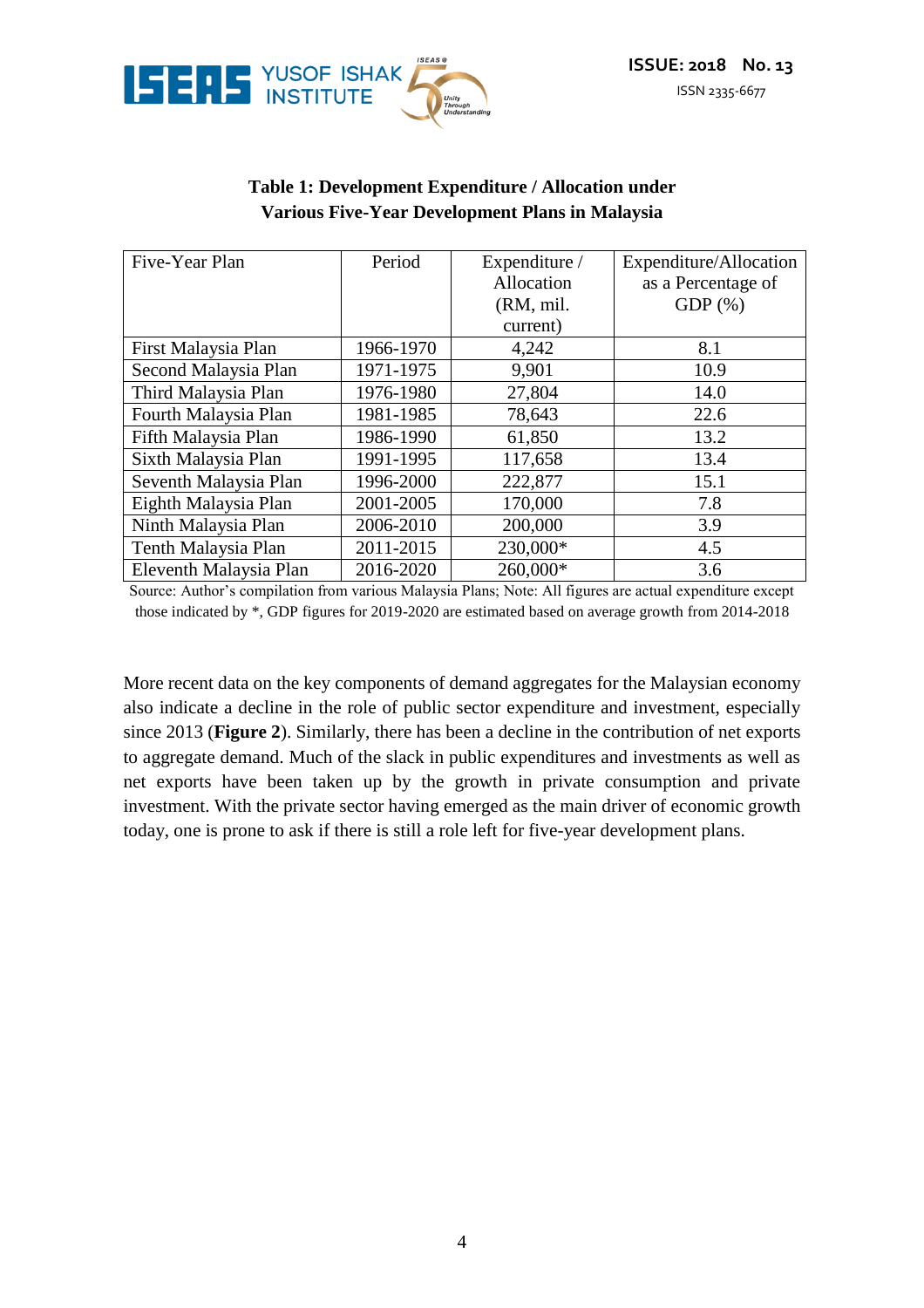



Source: EPU/DOS



Source: Bank Negara Malaysia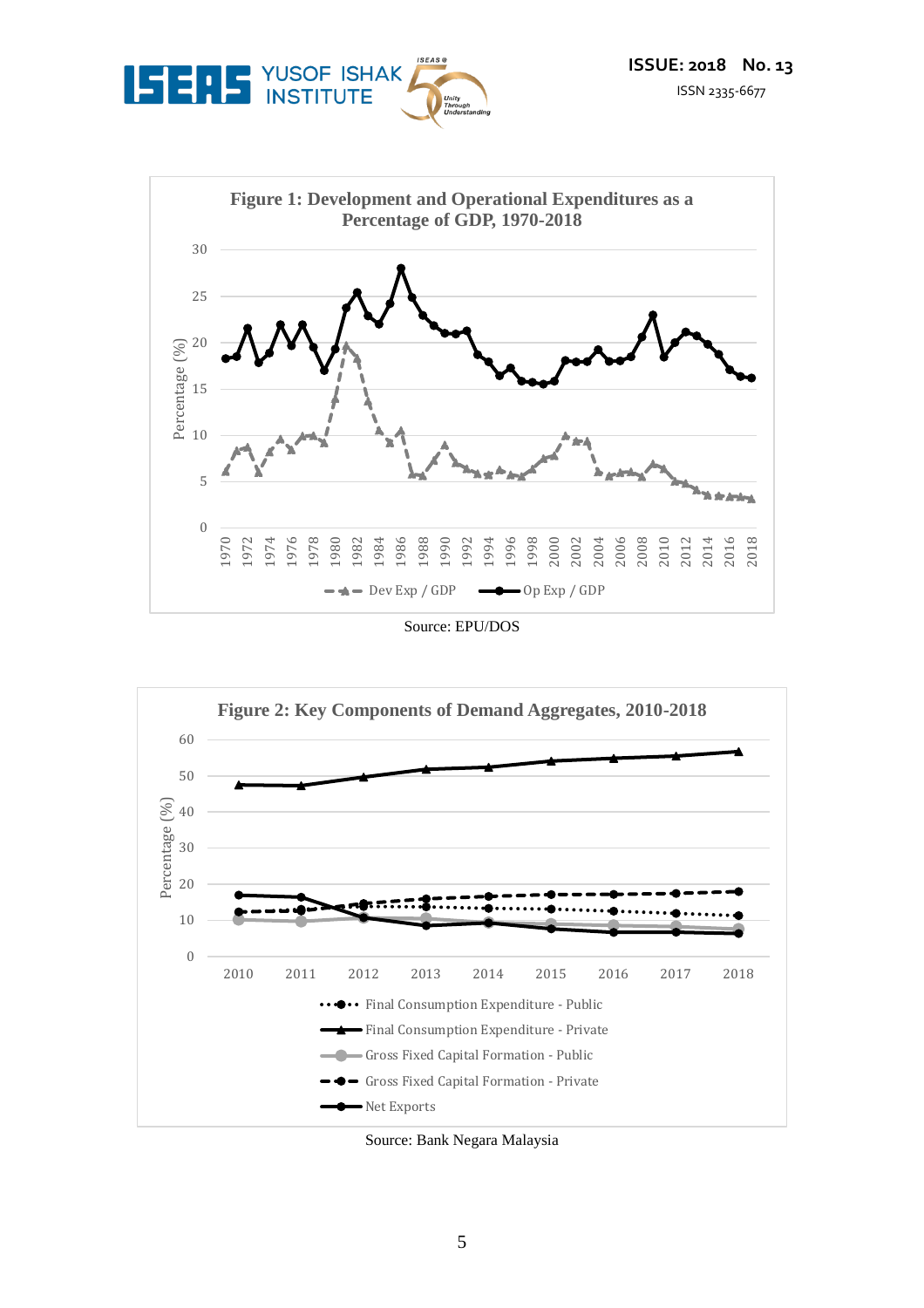

#### **QUESTIONING THE RELEVANCE OF FIVE-YEAR DEVELOPMENT PLANS**

Questioning the relevance of the five-year development plan is not an unusual thing to do. Today, many countries, especially developed ones, do not have regular and scheduled five year-development plans. South Korea used to publish five-year development plans but abandoned this practice in 1993.<sup>6</sup> India's *Twelfth Five Year Plan 2012-2017* was the country's last five-year development plan. These examples aside, there are also a number of countries that continue to use five-year plans such as China, Indonesia, Vietnam and Thailand.<sup>7</sup> The practice of using five-year plan as a tool for economic policy-making seems to vary from country to country.

Whether a five-year development plan is still useful depends on the rationale for using such a plan. One key rationale for a five-year plan is that it provides a broad summary of the overall economic and developmental strategies of the government. Such information can be very useful to the private sector as it provides signals about the future directions of the economy. This is a role that the 11MP continues to play today. However, it can be argued that the articulation of such strategies does not necessarily require a five-year development plan. The government can easily establish special committees to deliberate and publish medium-to-long term strategies to achieve the same goal.

A second key rationale for a five-year development plan is the use of such a plan to prioritize projects and programmes by reconciling proposed development projects with available resources (or the "development ceiling").<sup>8</sup> Five-year plans are particularly well-suited for this purpose. It is in this sense that five-year development plans in Malaysia have been useful especially during the early stages of the country's development in the 1960s and 1970s. Such plans have been particularly useful for planning and budgeting for large-scale public investments in infrastructure and for effectuating structural transformations. This function of the five-year plan has clearly diminished over the years, based on two observations. First, as discussed earlier, the relative importance of development allocations has declined. Second, recent five-year plans contain few details on project allocations and assessment of fiscal resources availability.

The first observation may be related to the changes that have taken place with the advent of privatization in the 1980s. Today, much of the infrastructure investments are undertaken by private companies, including government-linked companies (GLCs). This trend was already evident in the early 1990s when five-year development expenditures by non-financial public enterprises (NFPEs) were as large or larger than those of the federal government.<sup>9</sup> For example, in the Sixth Malaysia Plan (1991-1995), the development expenditure for NFPEs and federal government were RM48.5 billion and RM54.7 billion, respectively. In the Seventh Malaysia Plan (1996-2000), NFPE's development expenditure of RM119.5 billion exceeded those of the federal government at RM99 billion. More recent large-scale projects such as Iskandar Malaysia, East Coast Economic Region, PETRONAS Pengerang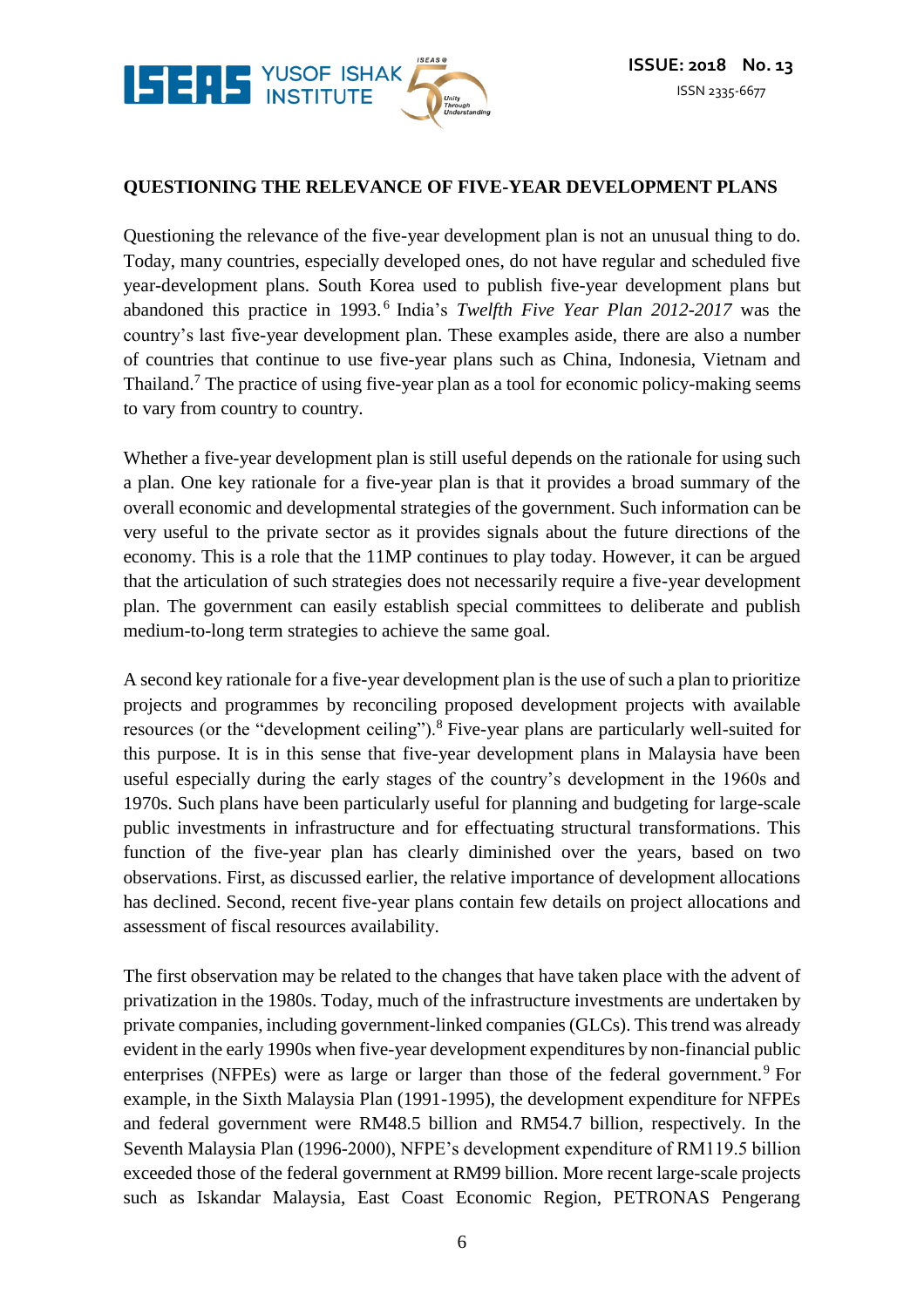

Integrated Complex and the Kuala Lumpur Light Rail Transit Line 3 (LRT3) project were spearheaded by GLCs. Consequentially, the blurring of the boundaries between public and private investments may require a rethinking about the role of five-year development plans.

The second observation on the lack of details on project allocations and assessment of fiscal resources availability points to a decline in the governance aspect of development planning. The publication of project allocations and fiscal resources enables public assessment of the efficacy of medium-term public expenditures – what was spent on, how much was spent and what were the outcomes. It is entirely possible that the abandonment of detailed medium-term allocations accords the government greater flexibility in public spending. This is particularly relevant since the Malaysian government continues to strive to maintain fiscal discipline in terms of budget deficit reductions and maintaining sustainable debt-levels.

Furthermore, from a budgetary expenditure perspective, it is interesting to note that the deemphasis on the publication of detailed sectoral allocations in the 10MP and 11MP has coincided with more allocations being channelled through the Prime Minister's Department (**Figure 3**). It is estimated that about a quarter of the development expenditure in 2018 will be spent through the Prime Minister's Department. A few projects account for the bulk of these expenditure (**Table 2**), the most important of which is the facilitation fund which is a financial grant to encourage private investment by financing basic infrastructure development.<sup>10</sup> Allocations were also made to public-private partnership projects. For the 2016-2018 period, both types of projects account for about 28 percent of total development expenditure by the Prime Minister's Department.



Source: Ministry of Finance, Malaysia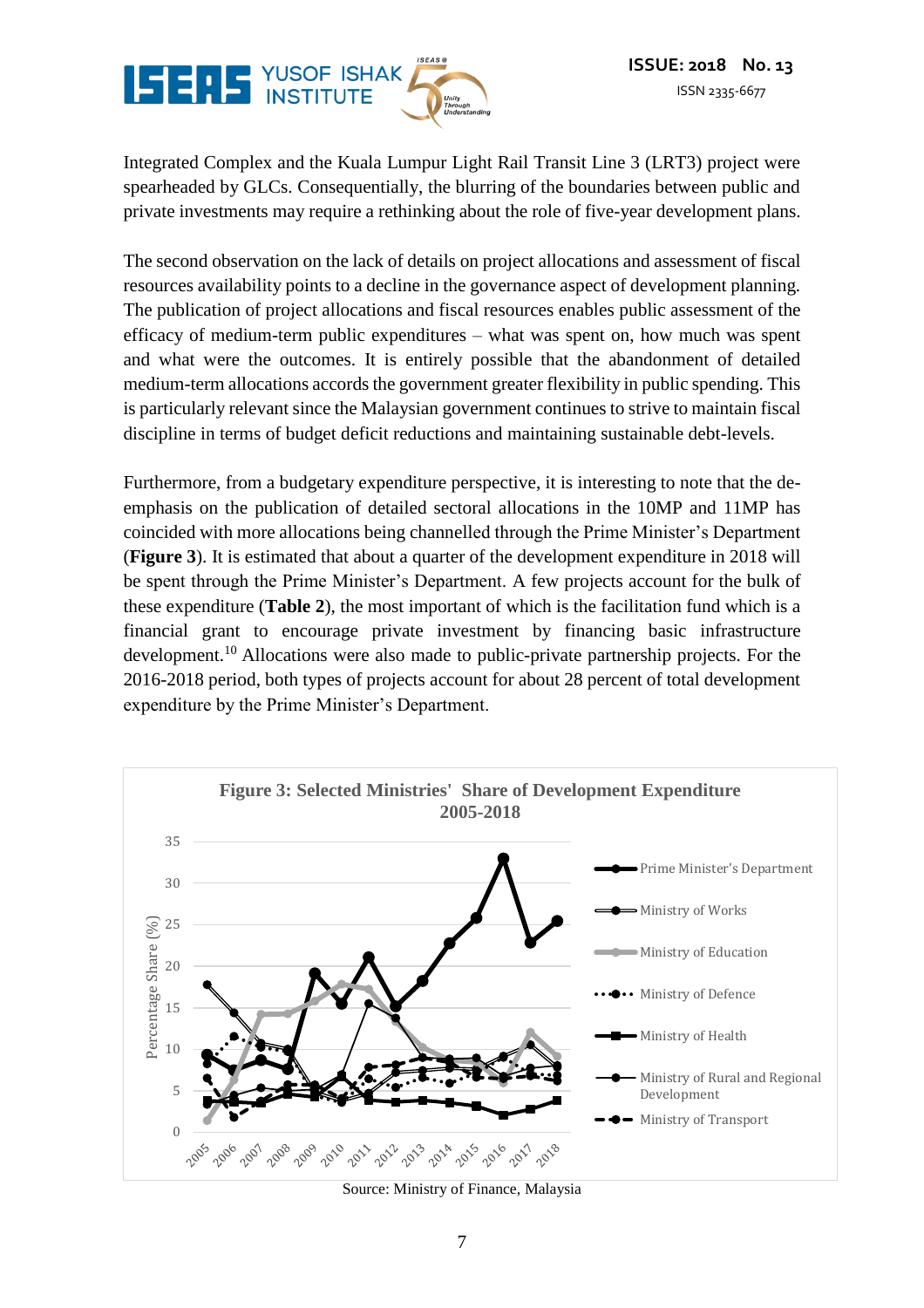

| <b>Table 2: Composition of Development Expenditures under the Prime Minister's</b> |
|------------------------------------------------------------------------------------|
| <b>Department, 2016-2018</b>                                                       |
| $(D_{\text{anomth}})$                                                              |

| (Percentage)                     |       |       |       |           |
|----------------------------------|-------|-------|-------|-----------|
| Items                            | 2016  | 2017  | 2018  | 2016-2018 |
| 1. PR1MA                         | 15.0  | 0.0   | 4.1   | 6.4       |
| 2. Five Corridor Development     | 14.5  | 15.0  | 7.3   | 12.1      |
| 3. Public Private Partnership    |       |       |       | 4.8       |
| Projects                         | 0.0   | 9.4   | 5.1   |           |
| 4. Government Electronic Project | 7.0   | 7.5   | 5.3   | 6.5       |
| 5. Pan Borneo Highway            | 7.1   | 14.5  | 16.4  | 12.8      |
| 6. Special Projects              | 0.1   | 3.1   | 4.7   | 2.7       |
| 7. Mesra Rakyat Project          | 7.5   | 7.8   | 6.6   | 7.2       |
| 8. Facilitation Fund             | 27.8  | 14.5  | 26.9  | 23.4      |
| 9. Maritime Enforcement Agency   | 3.2   | 3.7   | 4.0   | 3.6       |
| 10. Others                       | 17.8  | 24.6  | 19.6  | 20.6      |
| Total                            | 100.0 | 100.0 | 100.0 | 100.0     |

Source: Ministry of Finance, Malaysia

Whilst it is possible to allocate funding for such activities, it might be difficult to ascertain beforehand (five years ahead) how such funds will be used given that these projects depend much on private sector investments. Thus, any assessment on the impact of such allocations is only possible after such projects have been implemented. This however does not reduce the importance of providing information on the amount of total allocations which could provide a better assessment of where development funds are being allocated, what needs to be monitored and what the impact of the development expenditures is.

Hence, the relevance of a five-year plan would be enhanced if more detailed information on development allocation are presented in the plan's document. Such information could enhance governance by improving transparency and accountability in development allocation and spending.

#### **CONCLUSIONS: ARE FIVE-YEAR DEVELOPMENT PLANS PASSE?**

A five-year development plan clearly provides the Malaysian government with an opportunity to articulate its medium-term economic policy priorities. Whilst this provides useful signals to the private sector, the lack of details on development allocations makes it difficult to assess the impact of such allocations. In so far as the role of public development expenditures has diminished significantly and that a large proportion of resources aimed at catalyzing private sector investments are likely to come from GLCs, the approach taken by the five-year plan – if it is to be continued – needs to be modified.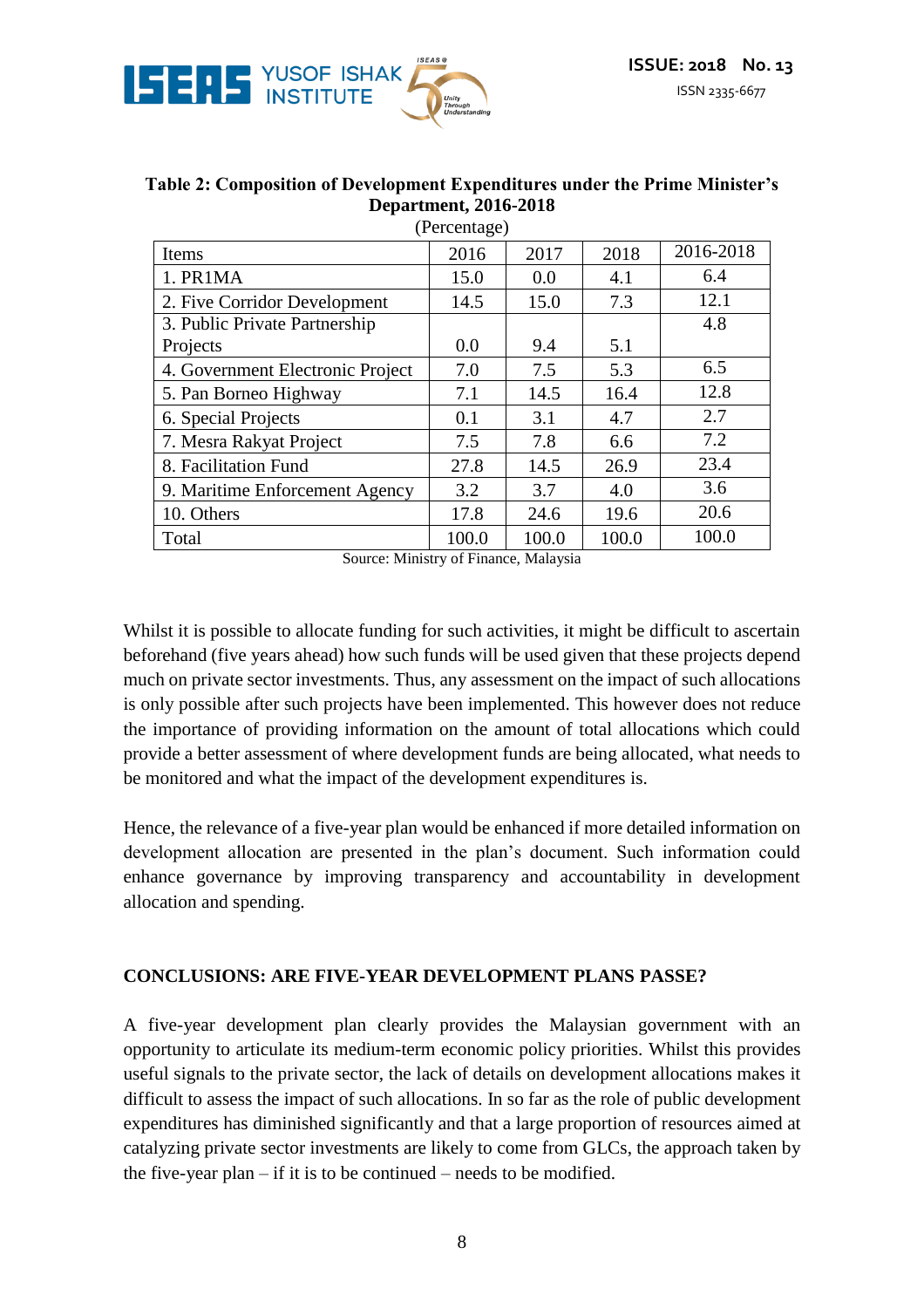

More specifically, the five-year plan document needs to contain more information on the extent of resources that are being mobilized through GLCs to achieve the development goals of the nation. This would also provide a more accurate assessment of the contributions of GLCs to the Malaysian economy. If this is not possible, then perhaps five-year development plans have diminished their usefulness to a significant extent. <sup>11</sup> This should prompt explorations of alternative approaches to medium-term economic policy making, which would include greater reliance on sectoral and thematic plans (e.g. Industry 4.0, Green Economy etc.). Ideally, this should be supplemented with greater use of regular thematic reports that can be used to monitor various aspects of development.

#### **REFERENCES**

- Economic Planning Unit. (2004). *Development Planning in Malaysia*. Second Edition. Putrajaya: EPU.
- Economic Planning Unit. (2007). *Economic Planning Unit: 50 Years of Charting Malaysia's Development*. Putrajaya: EPU.
- Gomez, Terence, Thirshalar Padmanabhan, Norfaryanti Kamaruddin and Fikri Fisal. (2018). *Ministry of Finance Incorporated: Ownership and Control of Corporate Malaysia*. Kuala Lumpur: Institute for Democracy and Economic Affairs.
- Lewis, W. Arthur. (1966). *Development Planning: The Essentials of Economic Policy*. New York: Harper & Row.
- Waterston, Albert. (1965). *Development Planning: Lessons of Experience*. Baltimore, MD: Johns Hopkins Press.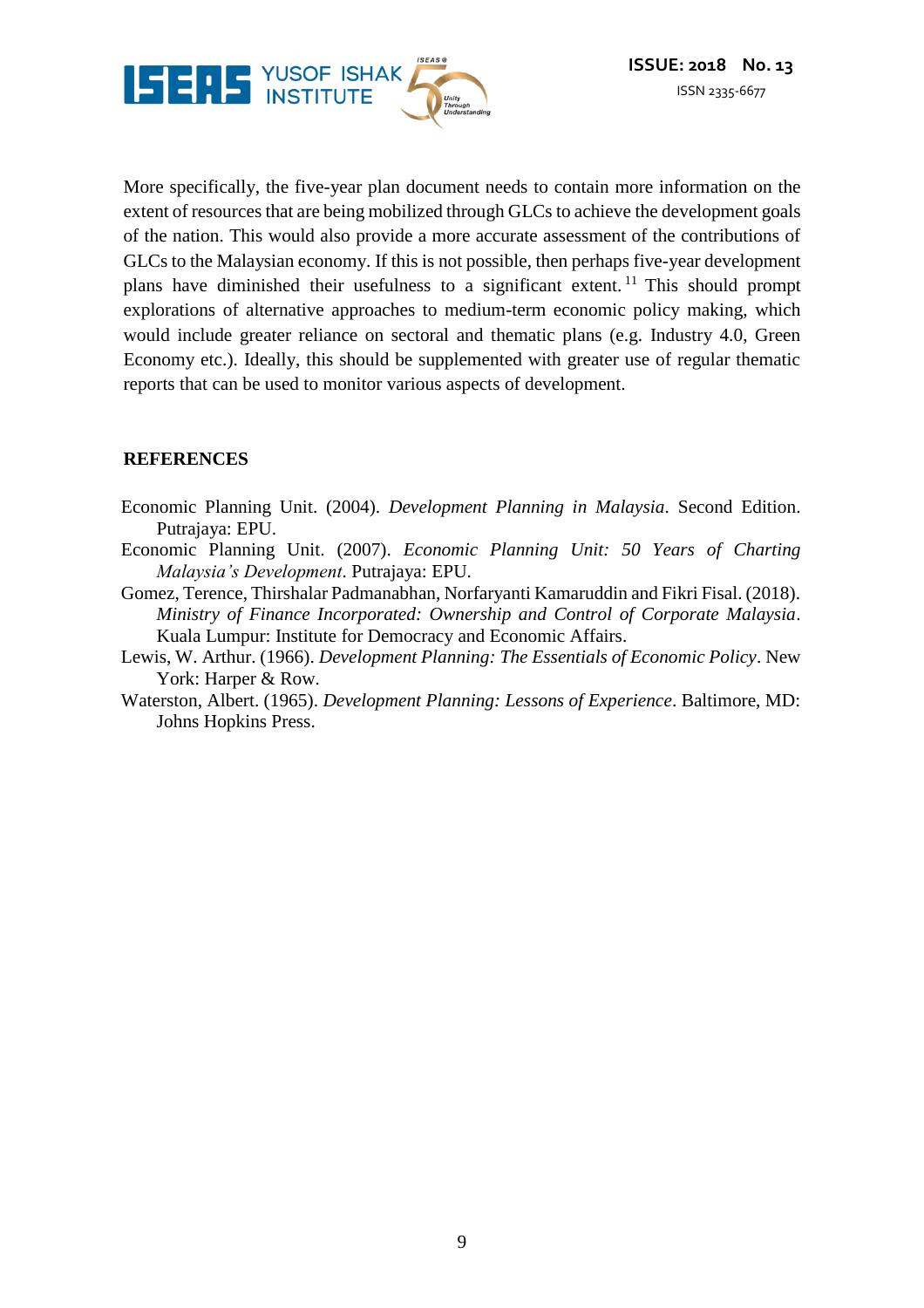

## **APPENDIX**

|  |  | Appendix Table 1: Development Plans in Malaysia |  |  |
|--|--|-------------------------------------------------|--|--|
|--|--|-------------------------------------------------|--|--|

| <b>Five-Year Plans</b> | <b>Period</b> | <b>Prime Minister</b>      | <b>Long Term Plans</b>           |
|------------------------|---------------|----------------------------|----------------------------------|
| Draft Development Plan | 1950-1955     |                            |                                  |
| First Malaya Plan      | 1956-1960     | Tunku Abdul Rahman         |                                  |
| Second Malaya Plan     | 1961-1965     | $31/8/57 - 22/9/70$        |                                  |
| First Malaysia Plan    | 1966-1970     |                            |                                  |
| Second Malaysia Plan   | 1971-1975     | <b>Abdul Razak Hussein</b> | <b>First Outline Perspective</b> |
| Third Malaysia Plan    | 1976-1980     | 22/9/70-14/1/76            | Plan, 1971-1990                  |
| Fourth Malaysia Plan   | 1981-1985     | Hussein Onn                |                                  |
|                        |               | 14/1/76-16/7/81            |                                  |
| Fifth Malaysia Plan    | 1986-1990     | Mahathir Mohamad           |                                  |
| Sixth Malaysia Plan    | 1991-1995     | 16/7/81-31/10/03           | <b>Second Outline</b>            |
| Seventh Malaysia Plan  | 1996-2000     |                            | Perspective Plan, 1991-          |
|                        |               |                            | 2000                             |
| Eighth Malaysia Plan   | 2001-2005     |                            | <b>Third Outline</b>             |
| Ninth Malaysia Plan    | 2006-2010     | Abdullah Ahmad Badawi      | Perspective Plan, 2001-          |
|                        |               | 31/1003-3/4/09             | 2010                             |
| Tenth Malaysia Plan    | 2011-2015     | Najib Razak                |                                  |
| Eleventh Malaysia Plan | 2016-2020     | $3/4/09$ -                 |                                  |

Source: Compiled by authors based on information from five-year plans and outline perspective plans